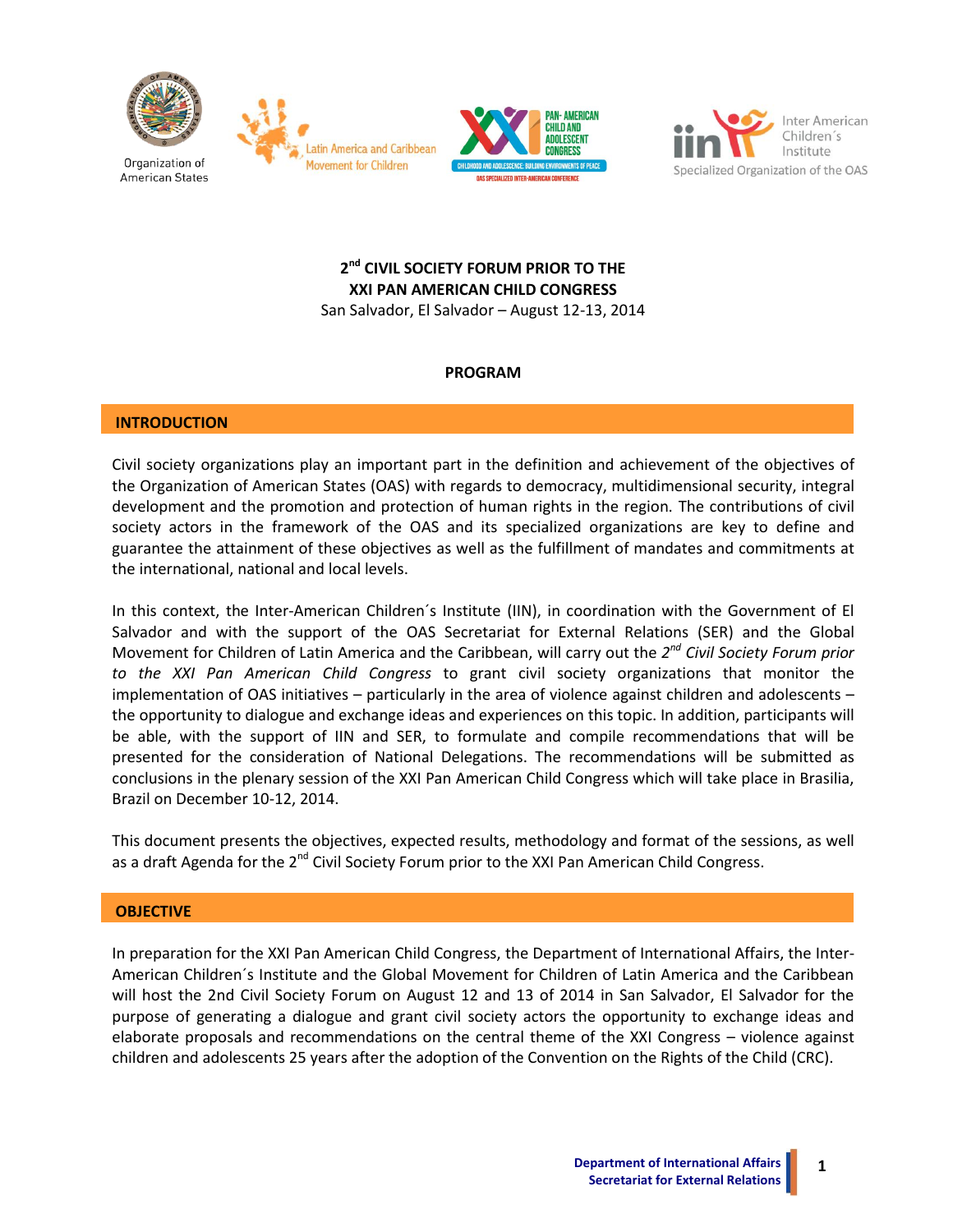#### **EXPECTED RESULTS**

The expected results of the 2<sup>nd</sup> Civil Society Forum prior to the Pan American Child Congress include:

- 1. Generating a dialogue and recommendations on the theme of the theme of the XXI Pan American Child Congress for the consideration of Member State Delegations;
- 2. Reviewing and evaluating the advances and challenges in the implementation of the Convention on the Rights of the Child 25 years after its adoption; and,
- 3. Promote the participation and engagement of civil society organizations, including organizations of children and adolescents, in the monitoring and promotion of issues pertaining to children and adolescents within the Inter-American Agenda.

#### **METHODOLOGY AND FORMAT**

The 2nd Civil Society Forum will have a duration of a day and a half and will take place in San Salvador, El Salvador on August 12 and 13 of 2014. The event will focus on questions related to the central theme of the XXI Pan American Child Congress**,** "violence against children and adolescents ", with a special emphasis on 1) violence against children and adolescents 25 years after the adoption of the Convention on the Rights of the Child (CRC), 2) adolescents in conflict with the law and criminal liability systems; and 3) the sexual exploitation of children and adolescents.

The morning of the first day will consist in an Inaugural Session; an introduction to the XXI Pan American Child Congress by the IIN; a presentation of the Department of International Affairs (DIA) of SER on the background of the Forum, followed by a brief explanation of the Forum methodology; and, the First Plenary Session of the Forum on the issue of violence against children and adolescents 25 years after the adoption of the Convention on the Rights of the Child (CRC). During this First Plenary Session, the Latin America and Caribbean Movement for Children will present its actions in the framework of the regional agenda of children in the implementation of the recommendations of the United Nations Study on Violence against Children.

The Second Plenary Session will take place in the afternoon of the first day and will focus on the sexual exploitation of children and adolescents.

The Third Plenary Session will take place on the morning of the second day, on the question of adolescents in conflict with the law and criminal liability systems.

This will be followed by an exchange on the identification and strengthening of mechanisms for the followup of civil society forum declarations in the framework of Pan-American Child Congresses. During this session, DIA will present the newly approved instruments to strengthen civil society participation in OAS activities.

Presentations will be given in each Plenary Session, followed by a dialogue with the participants. The  $2^{nd}$ Civil Society Forum will conclude with a Closing Session.

Recommendations from the groups of each session will be compiled and consolidated in a document which will be presented to the Member States in the framework of the OAS Permanent Council as well as to the participants of the XXI Pan American Child Congress.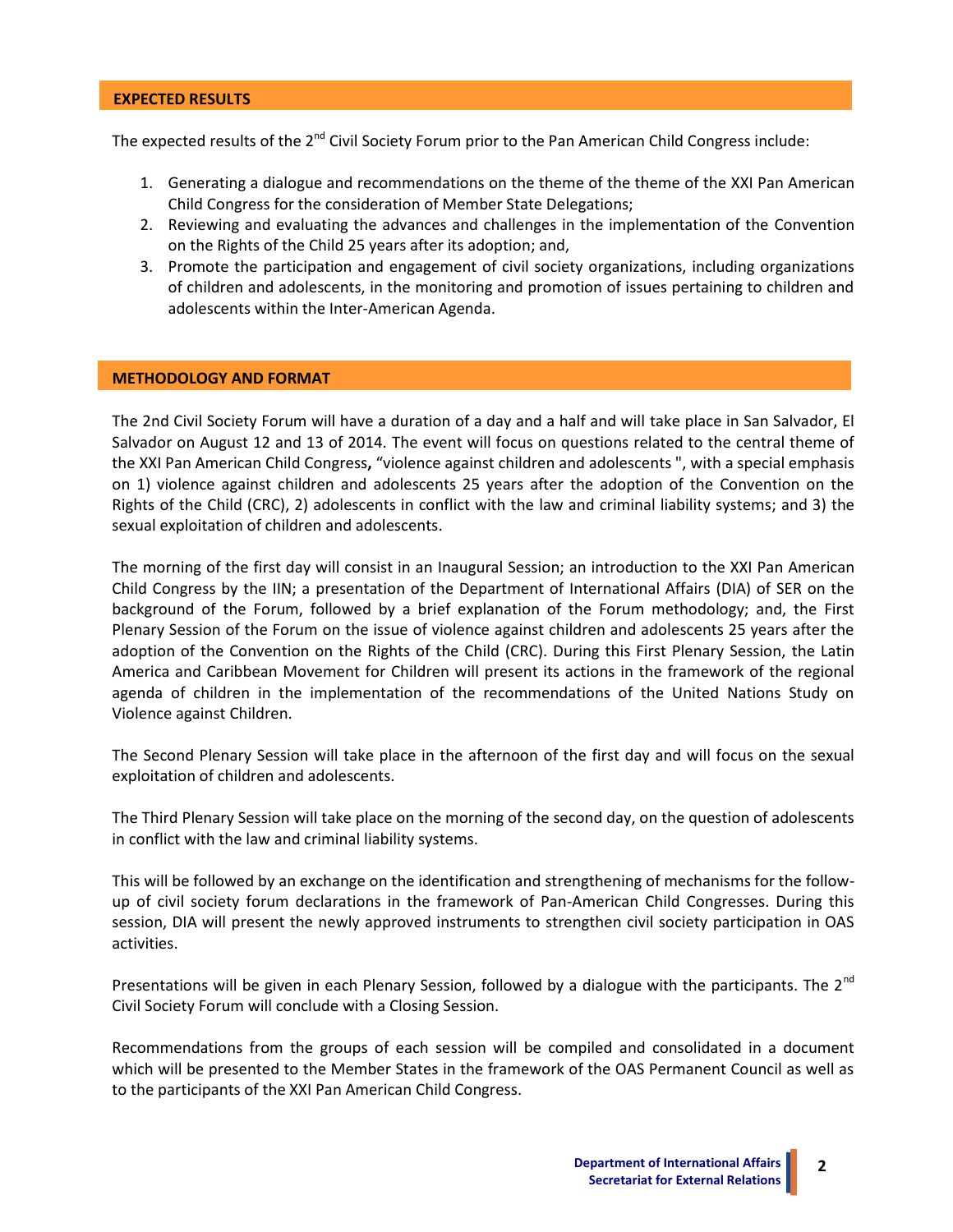Panelists will include adults expert in the topics jointly defined prior to the forum as well as delegates from organized groups of children and adolescents of the region.

Participants will work in plenary sessions as well as working groups on the different themes.

## **BACKGROUND DOCUMENTS**

For the purpose of enhancing the discussion on each thematic area, participants are encouraged to become familiarized with the following documents:

- Draft Agenda [XXI PAN AMERICAN CHILD CONGRESS](http://www.oas.org/en/ser/dia/civil_society/Forum%20Child%20Congress/Draft_AGENDA_XXI_CONGRESS.pdf)
- [Resolution CD/RES 05 \(88-R/13\): XXI PAN AMERICAN](http://www.oas.org/en/ser/dia/civil_society/Forum%20Child%20Congress/CP32547ERES05.pdf) CHILD CONGRESS

## **LANGUAGES**

The plenary sessions and working groups of the 2nd Civil Society Forum will be in Spanish.

## **LOGISTICS**

Participants will pay for transport from their country of origin to San Salvador.

Additionally, all civil society representatives will be responsible for reserving and paying for their own accommodations. Participants are advised to reserve their hotel rooms as far in advance as possible. Please see below information about the Hotel Sheraton Presidente, where the 2<sup>nd</sup> Civil Society Forum will be held:

## **Hotel Sheraton Presidente**

Final Avenida la Revolución Colonia San Benito San Salvador, El Salvador Tel: (503) 2283-4000 Fax: (503) 2283-4040 Email: [sansalvador.presidente@sheratonpresidente.com.sv](mailto:sansalvador.presidente@sheratonpresidente.com.sv) Website[: Sheraton Presidente San Salvador](http://www.starwoodhotels.com/sheraton/property/overview/index.html?language=en_US&propertyID=159) Price: Single or double Room: US\$ 159 + VAT

The OAS will not be responsible for the cost of transportation, accommodations and other costs incurred by the participants during their stay in San Salvador, El Salvador.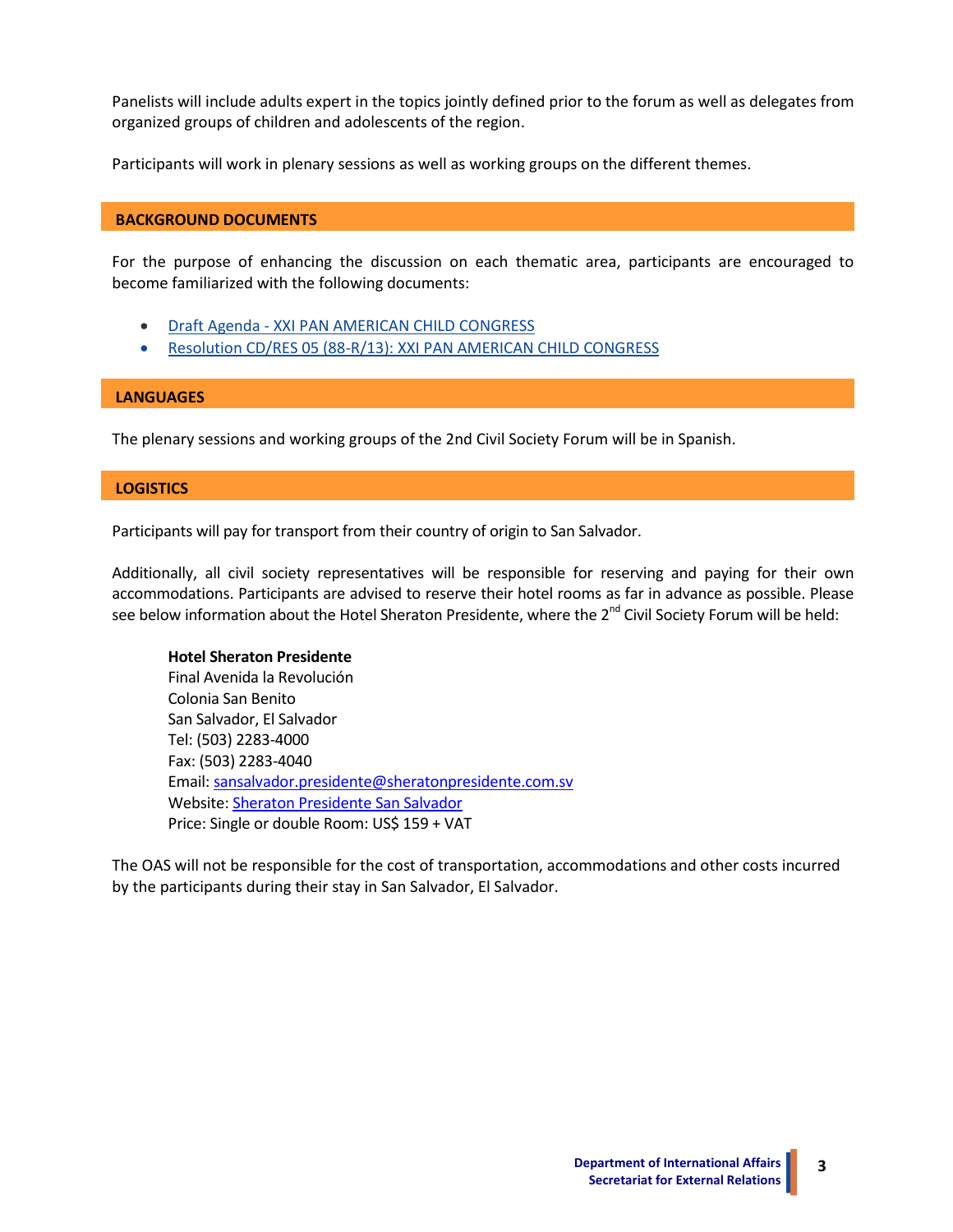**AGENDA**

**August 12, 2014**

# **2 nd Civil Society Forum prior to the XXI Pan American Child Congress**

- Time: 9:00am 4:30pm Place: Hotel Sheraton Presidente Salón Presidente 4 San Salvador, El Salvador
- **8:30am Registration**
- **9:00am Press Conference**

## **9:30am Inaugural Session**

- Dolores Aguilar, Director General of the Inter-American Children´s Institute
- Ronalth Iván Ochaeta, Representative of the General Secretariat of the Organization of American States in El Salvador
- Beat Rorh, Director General of Save the Children International Secretariat of the Latin American and Caribbean Movement for Children (MMI-LAC)
- Two Representatives of children and adolescents (Names TBC)
- Zaira Navas, Executive Director of the National Council on Children and Adolescents, El Salvador Representative to the Directing Council of the Inter-American Children´s Institute

| 10:00am | Introduction to the XXI Pan American Child Congress        |
|---------|------------------------------------------------------------|
|         | <b>Delete A. H. Dissolution</b> Constantinople A. S. P. C. |

Dolores Aguilar, Director General of the Inter-American Children´s Institute

# **10:20am Background and Methodology for the 2nd Forum**

Jorge Sanín, Director, Department of International Affairs, OAS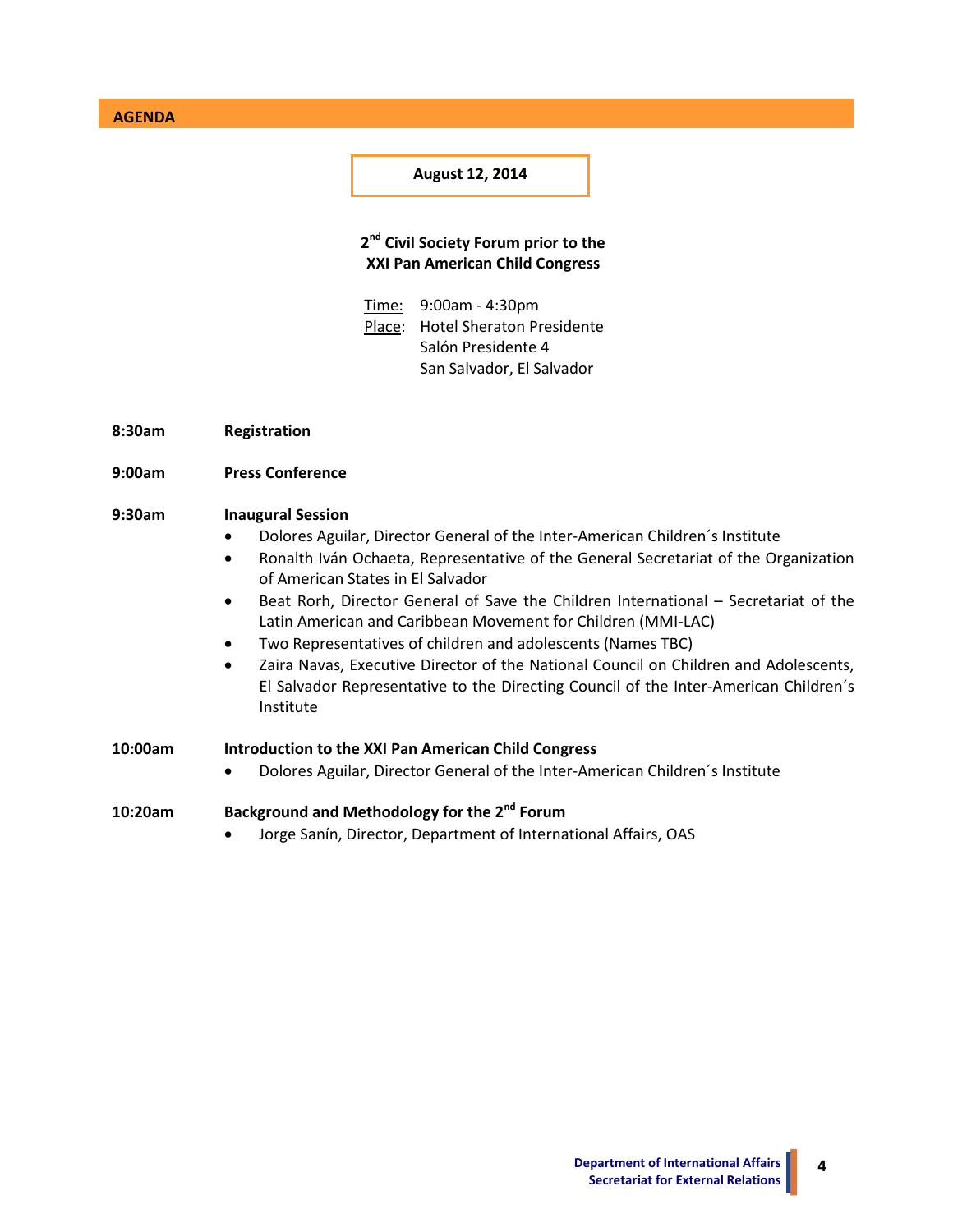| 10:45am            | <b>Coffee Break</b>                                                                                                                                                                                                                                                                                                                                                                                                                                                                                                                          |
|--------------------|----------------------------------------------------------------------------------------------------------------------------------------------------------------------------------------------------------------------------------------------------------------------------------------------------------------------------------------------------------------------------------------------------------------------------------------------------------------------------------------------------------------------------------------------|
| 11:00am            | First Plenary Session: violence against children and adolescents 25 years after the<br>adoption of the Convention on the Rights of the Child (CRC)<br>Report on the progress and challenges in the follow-up of the UN Violence against<br>1.<br>Children (UNVAC) study - Rocio Valencia, Program Coordinator, MMI-LAC<br>Lessons learned in the framework of the approval and follow-up of the law against<br>2.<br>physical punishment and humiliation in Brazil - Red Nao Bata, Eduque                                                    |
| 11:20am            | Dialogue facilitated by Amanda Rives, World Vision                                                                                                                                                                                                                                                                                                                                                                                                                                                                                           |
| 12:20pm            | <b>Compilation of civil society recommendations</b>                                                                                                                                                                                                                                                                                                                                                                                                                                                                                          |
| 1:00 <sub>pm</sub> | Lunch                                                                                                                                                                                                                                                                                                                                                                                                                                                                                                                                        |
| 2:30 <sub>pm</sub> | Second Plenary Session: the sexual exploitation of children and adolescents (SECA)<br>Regional panorama of SECA: challenges and opportunities in the short and medium<br>1.<br>terms - Lesly Zambrano, Latin America Representative to the International Board -<br>End Child Prostitution, Child Pornography and Trafficking of Children for Sexual<br>purposes (ECPAT)<br>Challenges on rights protection - Lyda Guarin, Regional Advisor on Childhood<br>2.<br>Protection, Plan International<br>3.<br>Access to justice for SECA victims |
| 3:00 <sub>pm</sub> | Dialogue - Facilitator to be determined                                                                                                                                                                                                                                                                                                                                                                                                                                                                                                      |
| 4:00 <sub>pm</sub> | <b>Compilation of civil society recommendations</b>                                                                                                                                                                                                                                                                                                                                                                                                                                                                                          |

**4:30pm Closing**